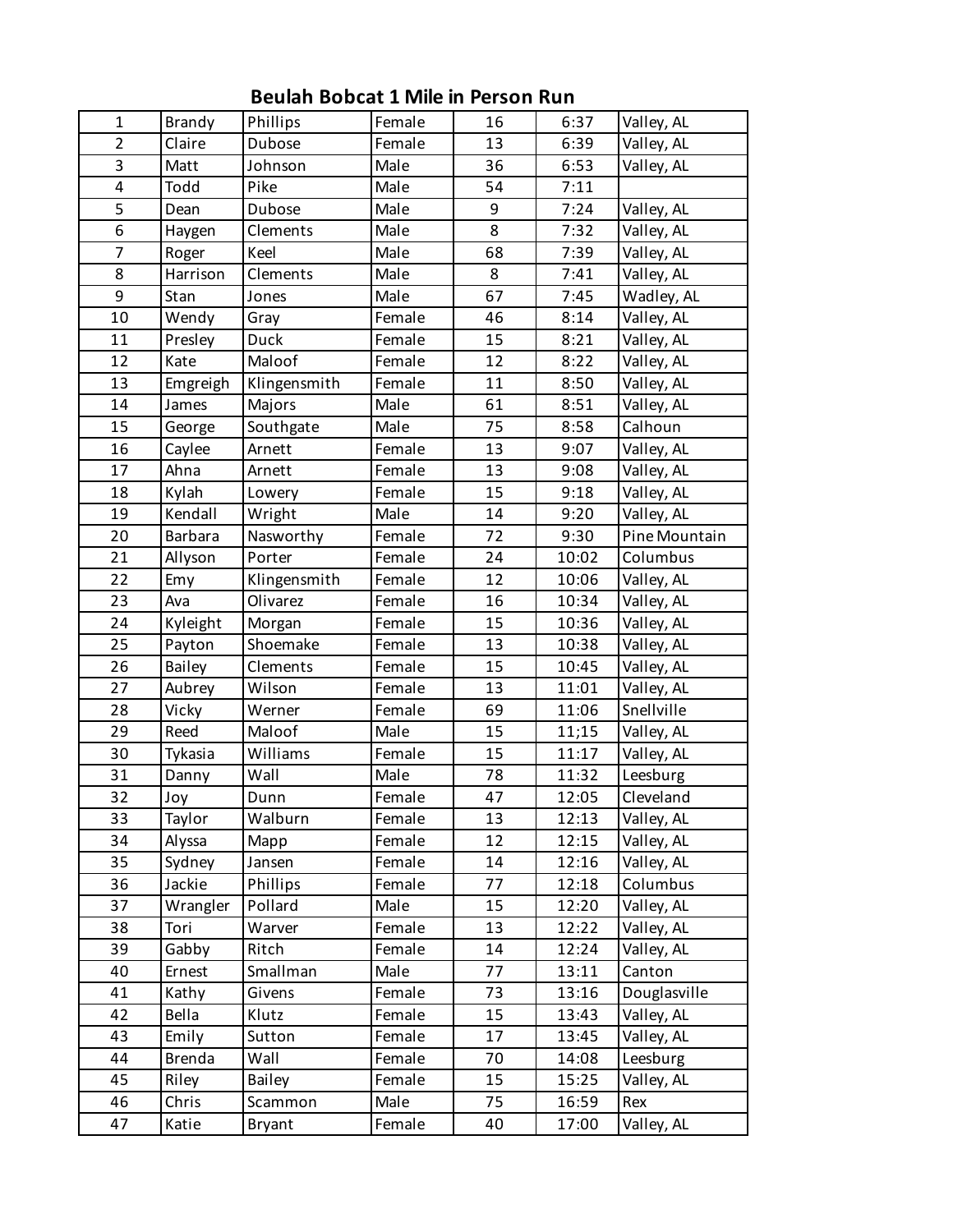## **Beulah Bobcat 1 Mile Virtual Run**

| 48 | Tom          | Skafidas   | Male   | 69 | 6:58  | <b>Stone Mountain</b> |
|----|--------------|------------|--------|----|-------|-----------------------|
| 49 | Casey        | Mull       | Male   | 38 | 7:32  | Lafayette, IN         |
| 50 | Pi           | Dorminy    | Male   | 15 | 8:00  | McDonough             |
| 51 | David        | Eckles     | Male   | 46 | 8:32  | Athens                |
| 52 | David        | Beeland    | Male   | 53 | 8:43  | Winder                |
| 53 | Kasey        | Hall       | Female | 46 | 9:25  | Monticello            |
| 54 | Richard      | Harrison   | Male   | 70 | 9:44  | Commerce              |
| 55 | Andrew       | Strickland | Male   | 51 | 9:57  | Macon                 |
| 56 | Teresa       | Dove       | Female | 59 | 10:38 | Danielsville          |
| 57 | Bill         | Tweedell   | Male   | 77 | 10:49 | Hull                  |
| 58 | Bo           | Ryles      | Male   | 66 | 11:01 | St. Simons Island     |
| 59 | Karen        | Vandiver   | Female | 48 | 13:23 | Cleveland             |
| 60 | Jim          | Latimer    | Male   | 80 | 13:35 | Gainesville           |
| 61 | Heather      | Sloan      | Female | 51 | 15:24 | Winterville           |
| 62 | Patricia     | Duer       | Female | 78 | 15:35 | Cummings              |
| 63 | <b>Becky</b> | Dorminy    | Female | 18 | 16:40 | McDonough             |
| 64 | Luella       | Ledford    | Female | 74 | 17:01 | Jasper                |
| 65 | Linda        | Zeeman     | Female | 77 | 21:12 | Brookhaven            |
| 66 | Ann          | Dorminy    | Femal  | 54 | 22:40 | McDonough             |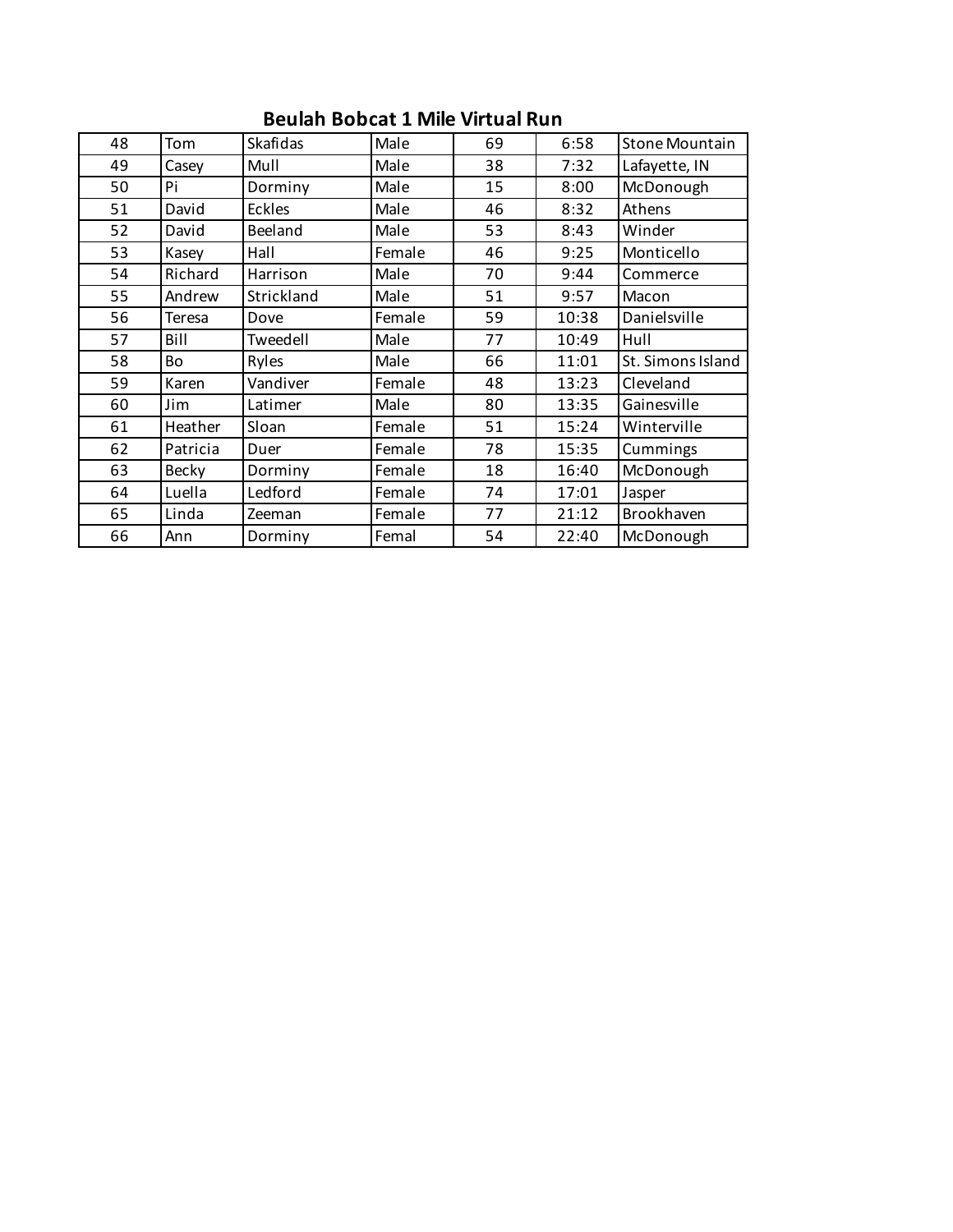| $\mathbf{1}$   | Roger          | Keel      | Male   | 68 | 22:35 | Valley, AL    |
|----------------|----------------|-----------|--------|----|-------|---------------|
| $\overline{2}$ | Stan           | Jones     | Male   | 67 | 22:39 | Wadley, AL    |
| 3              | Todd           | Pike      | Male   | 54 | 24:01 |               |
| 4              | James          | Majors    | Male   | 61 | 25:08 | Valley, AL    |
| 5              | <b>Barbara</b> | Nasworthy | Female | 72 | 26:11 | Pine Mountain |
| 6              | Kendall        | Wright    | Female | 14 | 27:36 | Valley, AL    |
| $\overline{7}$ | George         | Southgate | Male   | 75 | 27:36 | Calhoun       |
| 8              | Allyson        | Porter    | Female | 24 | 30:47 | Columbus      |
| 9              | Vicky          | Werner    | Female | 69 | 30:46 | Snellville    |
| 10             | Joy            | Dunn      | Female | 47 | 32:49 | Cleveland     |
| 11             | Danny          | Wall      | Male   | 78 | 32:51 | Leesburg      |
| 12             | Kathy          | Givens    | Female | 73 | 33:56 | Douglasville  |
| 13             | Jackie         | Phillips  | Female | 77 | 36:55 | Columbus      |
| 14             | Ernest         | Smallman  | Male   | 77 | 40:14 | Canton        |
| 15             | <b>Brenda</b>  | Wall      | Female | 70 | 40:17 | Leesburg      |
| 16             | Chris          | Scammon   | Male   | 75 | 41:30 | Rex           |

### **Beulah Bobcat 4K in Person Run**

## **Beulah Bobcat 4K Virtual Run**

| 17 | Pi       | Dorminy         | Male   | 15 | 19:48 | McDonough             |
|----|----------|-----------------|--------|----|-------|-----------------------|
| 18 | Casey    | Mull            | Male   | 38 | 19:49 | Lafayette, IN         |
| 19 | Tom      | <b>Skafidas</b> | Male   | 69 | 22:17 | <b>Stone Mountain</b> |
| 20 | Kasey    | Hall            | Female | 46 | 24:07 | Monticello            |
| 21 | David    | Beeland         | Male   | 53 | 24:35 | Winder                |
| 22 | Richard  | Harrison        | Male   | 70 | 25:33 | Commerce              |
| 23 | Bill     | Tweedell        | Male   | 77 | 26:53 | Hull                  |
| 24 | Teresa   | Dove            | Female | 59 | 28:22 | Danielsville          |
| 25 | Bo       | Ryles           | Male   | 66 | 29:41 | St. Simons Island     |
| 26 | Andrew   | Strickland      | Male   | 51 | 29:59 | Macon                 |
| 27 | David    | <b>Eckles</b>   | Male   | 46 | 30:28 | Athens                |
| 28 | Jim      | Latimer         | Male   | 80 | 33:41 | Gainesville           |
| 29 | Karen    | Vandiver        | Female | 48 | 36:10 | Cleveland             |
| 30 | Patricia | Duer            | Female | 78 | 37:06 | Cummings              |
| 31 | John     | Dorminy         | Male   | 52 | 37:12 | McDonough             |
| 32 | Heather  | Sloan           | Female | 51 | 38:46 | Winterville           |
| 33 | Luella   | Ledford         | Female | 74 | 44:45 | Jasper                |
| 34 | Ann      | Dorminy         | Femal  | 54 | 46:06 | McDonough             |
| 35 | Linda    | Zeeman          | Female | 77 | 47:15 | Brookhaven            |
|    |          |                 |        |    |       |                       |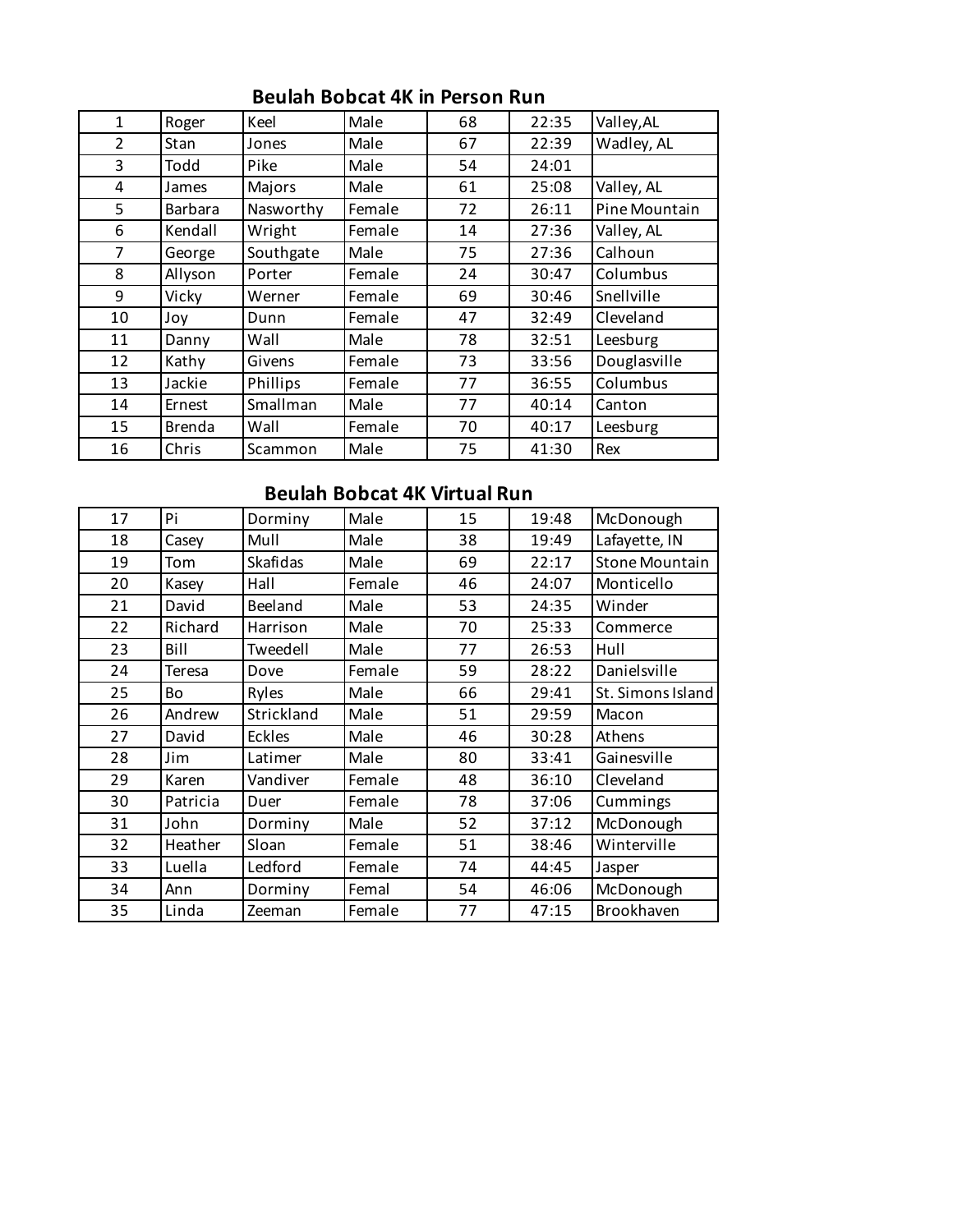| $\mathbf{1}$   | Roger         | Keel      | Male   | 68 | 25:34 | Valley, AL    |
|----------------|---------------|-----------|--------|----|-------|---------------|
| $\mathcal{P}$  | James         | Majors    | Male   | 61 | 25:36 | Valley, AL    |
| 3              | Kennedy       | Horn      | Female | 20 | 27:14 | Auburn, AL    |
| 4              | George        | Southgate | Male   | 75 | 27:43 | Calhoun       |
| 5              | Barbara       | Nasworthy | Female | 72 | 27:39 | Pine Mountain |
| 6              | Vicky         | Werner    | Female | 69 | 31:56 | Snellville    |
| $\overline{7}$ | Joy           | Dunn      | Female | 47 | 31:58 | Cleveland     |
| 8              | Allyson       | Porter    | Female | 24 | 32:32 | Columbus      |
| 9              | Danny         | Wall      | Male   | 78 | 34:05 | Leesburg      |
| 10             | Kathy         | Givens    | Female | 73 | 34:53 | Douglasville  |
| 11             | Jackie        | Phillips  | Female | 77 | 37:04 | Columbus      |
| 12             | <b>Brenda</b> | Wall      | Female | 70 | 42:06 | Leesburg      |
| 13             | Chris         | Scammon   | Male   | 75 | 49:15 | Rex           |
| 14             | Ernest        | Smallman  | Male   | 77 | 40:25 | Canton        |

### **Beulah Bobcat 4K in Person Run**

# **Beulah Bobcat 5K Virtual Run**

| 15 | Pi       | Dorminy         | Male   | 15 | 19:35 | McDonough         |
|----|----------|-----------------|--------|----|-------|-------------------|
| 16 | Casey    | Mull            | Male   | 38 | 24:12 | Lafayette, IN     |
| 17 | Tom      | <b>Skafidas</b> | Male   | 69 | 28:12 | Stone Mountain    |
| 18 | David    | Beeland         | Male   | 53 | 28:30 | Winder            |
| 19 | Kasey    | Hall            | Female | 46 | 29:46 | Monticello        |
| 20 | Andrew   | Strickland      | Male   | 51 | 30:05 | Macon             |
| 21 | Richard  | Harrison        | Male   | 70 | 33:35 | Commerce          |
| 22 | Teresa   | Dove            | Female | 59 | 34:42 | Danielsville      |
| 23 | Bill     | Tweedell        | Male   | 77 | 36:00 | Hull              |
| 24 | Bo       | Ryles           | Male   | 66 | 40:08 | St. Simons Island |
| 25 | Jim      | Latimer         | Male   | 80 | 41:32 | Gainesville       |
| 26 | Karen    | Vandiver        | Female | 48 | 42:40 | Cleveland         |
| 27 | Heather  | Sloan           | Female | 51 | 48:25 | Winterville       |
| 28 | Patricia | Duer            | Female | 78 | 48:47 | Cummings          |
| 29 | Luella   | Ledford         | Female | 74 | 55:48 | Jasper            |
| 30 | Linda    | Zeeman          | Female | 77 | 58:18 | Brookhaven        |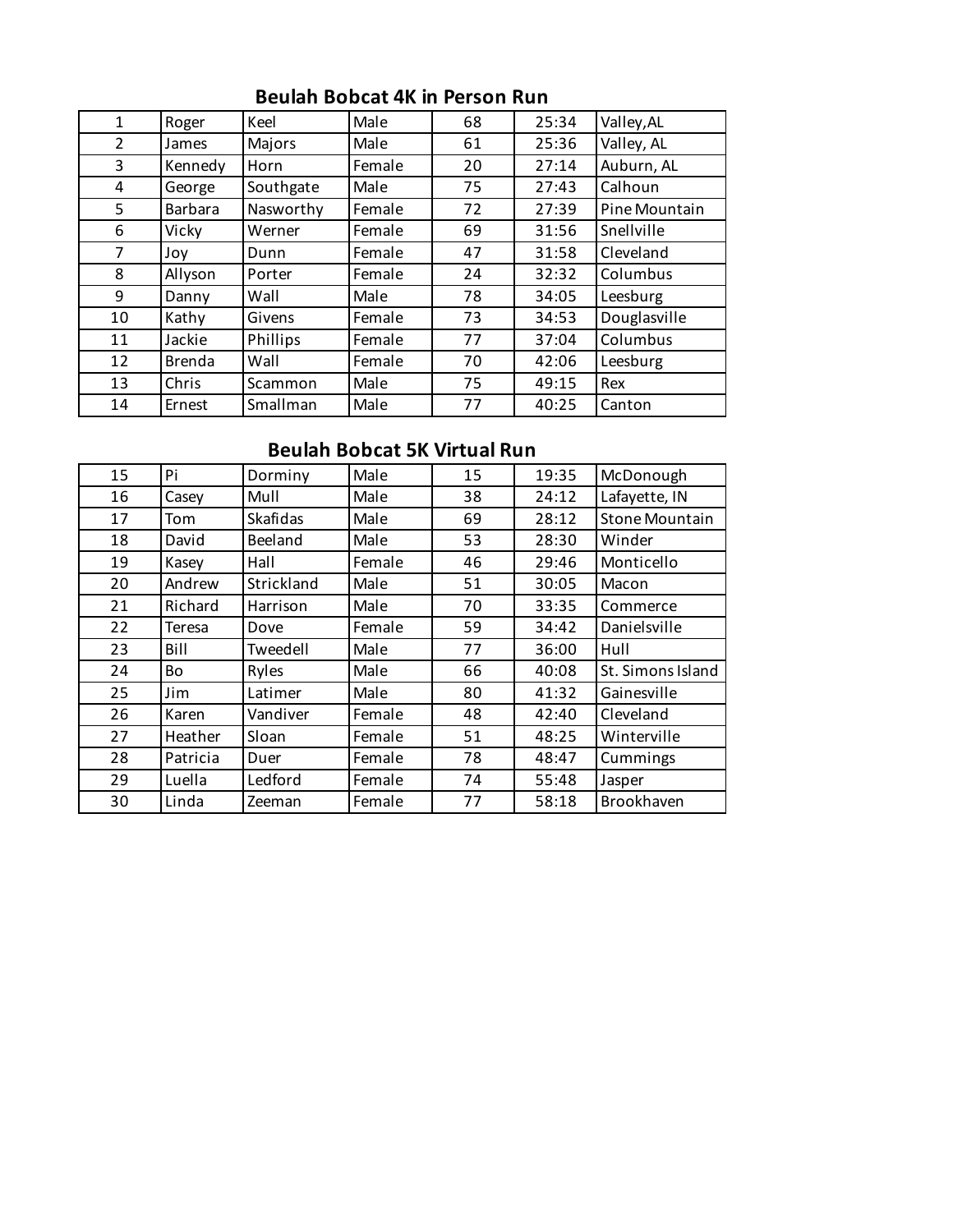| $\mathbf{1}$            | Pi             | Dorminy         | Male   | 15 | 18:51 | McDonough             |
|-------------------------|----------------|-----------------|--------|----|-------|-----------------------|
| $\overline{2}$          | Casey          | Mull            | Male   | 38 | 19:31 | Lafayette, IN         |
| 3                       | Roger          | Keel            | Male   | 68 | 22:02 | Beulah, AL            |
| $\overline{\mathbf{4}}$ | Tom            | <b>Skafidas</b> | Male   | 69 | 22:34 | <b>Stone Mountain</b> |
| 5                       | Kasey          | Hall            | Female | 46 | 23:44 | Monticello            |
| $\overline{6}$          | David          | Beeland         | Male   | 53 | 25:29 | Winder                |
| $\overline{7}$          | George         | Southgate       | Male   | 75 | 26:07 | Calhoun               |
| 8                       | <b>Barbara</b> | Nasworthy       | Female | 72 | 26:32 | Pine Mountain         |
| 9                       | Richard        | Harrison        | Male   | 70 | 26:33 | Commerce              |
| 10                      | Bill           | Tweedell        | Male   | 77 | 27:43 | Hull                  |
| 11                      | <b>Teresa</b>  | Dove            | Female | 59 | 29:00 | Danielsville          |
| 12                      | Bo             | Ryles           | Male   | 66 | 29:47 | St. Simons Island     |
| 13                      | David          | Eckles          | Male   | 46 | 30:13 | Athens                |
| 14                      | Andrew         | Strickland      | Male   | 51 | 31:04 | Macon                 |
| 15                      | Vicky          | Werner          | Female | 69 | 32:11 | Snellville            |
| 16                      | Jim            | Latimer         | Male   | 80 | 32:55 | Gainesville           |
| 17                      | Joy            | Dunn            | Female | 47 | 33:18 | Cleveland             |
| 18                      | Danny          | Wall            | Male   | 78 | 33:25 | Leesburg              |
| 19                      | Michele        | Martin          | Female | 51 | 35:03 | Clayton               |
| 20                      | Kathy          | Givens          | Female | 73 | 35:30 | Douglasville          |
| 21                      | Karen          | Vandiver        | Female | 48 | 37:29 | Cleveland             |
| 22                      | Heather        | Sloan           | Female | 51 | 39:49 | Winterville           |
| 23                      | Ernest         | Smallman        | Male   | 77 | 40:01 | Canton                |
| 24                      | Patricia       | Duer            | Female | 78 | 40:24 | Cummings              |
| 25                      | Chris          | Scammon         | Male   | 75 | 45:20 | Rex                   |
| 26                      | Luella         | Ledford         | Female | 74 | 47:25 | Jasper                |
| 27                      | <b>Brenda</b>  | Wall            | Female | 70 | 47:29 | Leesburg              |
| 28                      | Linda          | Zeeman          | Female | 77 | 48:56 | Brookhaven            |
| 29                      | Ann            | Dorminy         | Female | 54 | 49:01 | McDonough             |

**Beulah Bobcat 4K Bonus Run**